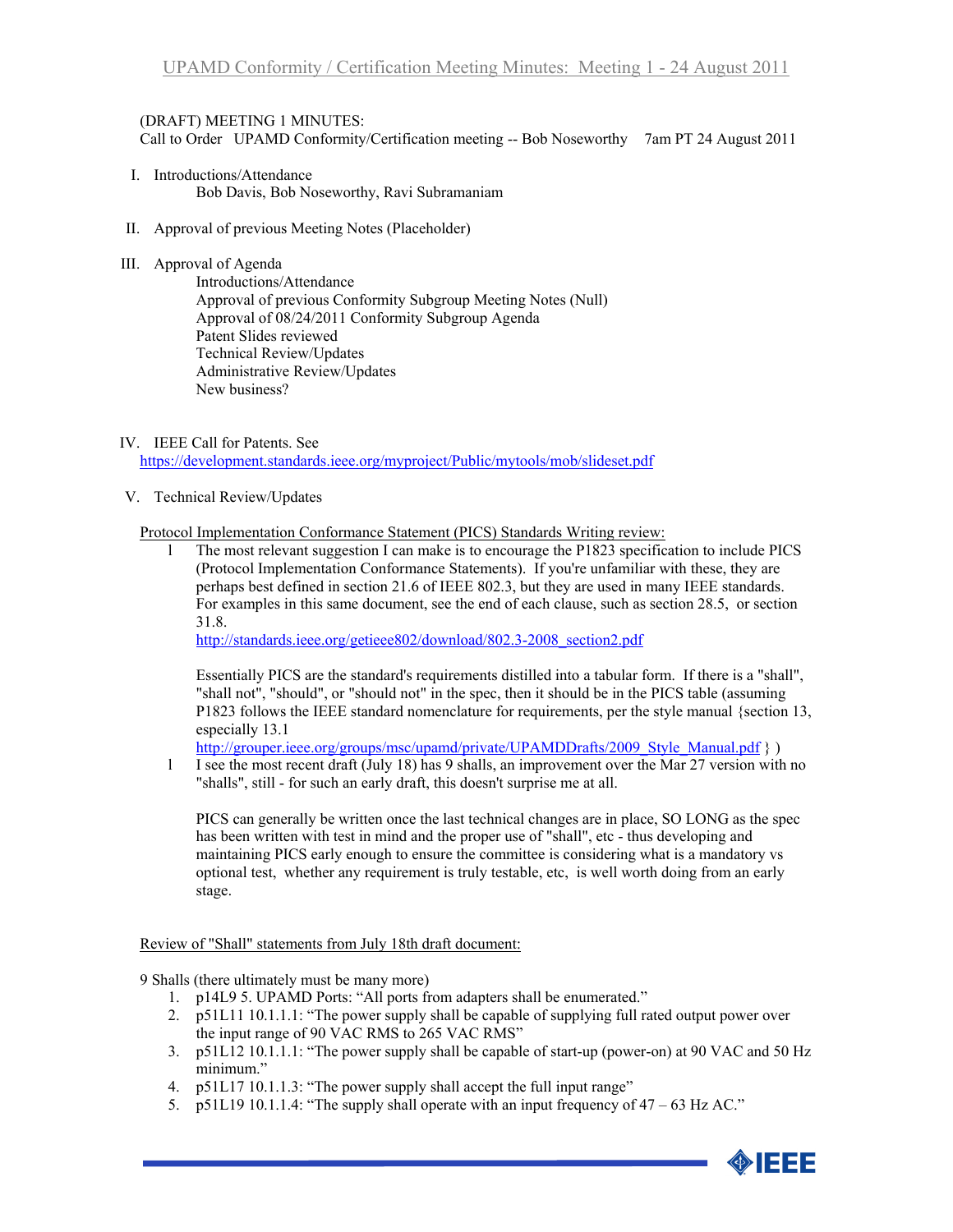- 6. p52L2 10.1.1.5: "Maximum steady state input current shall be less than x.x Amperes RMS at 90 VAC and maximum load"
- 7. p52L8 10.1.1.7: "Maximum inrush current, from power-on (with power on at any point on the AC sine wave) and including, but not limited to, three line cycles, shall be" TBD
- 8. p52L13 10.1.1.8: "The power supply shall not be damaged by applying an input voltage below the minimum specified in Section 1.1.1.1"
- 9. p52L15 10.1.1.8: "The power supply shall operate within Specifications under the following conditions: Transients as defined in IEC 801-4"

Other Technical Topics: review/overview of UPAMD in the certification space:

Comms: Logical Channel 3 Test & Qualification possible uses

Data- how did the user know he didn't buy a piece of junk

Data set registers to report to the customer:

- l Descriptor of the product vendor name, model number and serial number, certification document pointer
- l Also have an EUI (unique per device)

 {Davis}: Angela Thomas (RAC Administrator) is possible to setup a database - give it a 64bit number that can be read out of the device, and then plug into the database to provide the certification documents (such as PDF or HTML)

Individually certifiable -

certified device (laptop) / certified device (adapter) / certified device (cable) FCC wants the adapter and the cable that is shipped with the unit

 How do we work with the FCC to overcome any existing requirements (if any) for certifying a laptop (for example) with "any" certified adapter and "any" certified cable.

Eventually need to solicit participation/awareness from:

FCC, UL / (Asli Solmaz-Kaiser / Paul Kelly), ETL/Intertek, CE, TUV, CSA, etc...

Will hazardous locations be covered? We are below the ignition potential for hydrogen (<15uJ) for spark)

{Davis}: We will not certify for any hazardous location UL913(explosive environments) or 10xxx – won't prevent those implementing UPAMD to meet those requirements.

Medical environments – under the energy to work in the 'worst' environment for Oxygen/etc – but UPAMD won't require this either – but again, won't prevent those implementing UPAMD to meet IEC 60601-1 requirements.

Review:

http://grouper.ieee.org/groups/msc/upamd/pub\_docs/UPAMDLowEnergyConnectDisconnect2011 03171637clean.pdf

Others?

Additional notes: Review of UPAMD goals

- l Intent: include everything on the desktop phones, laptop, displays, lamps, audio systems
- l Press is saying Every place there's a standard ac outlet, there should be two UPAMD outlets.
- l Anything <240W should/could use UPAMD
- l Up to 60V is legit (current UPAMD spec), anything >60V would require additional testing
- VI. Administrative Review/Updates
	- Status:
		- o RAC (EUI block has been secured)
			- Per-unit EUI
				- Potential: Per-device-implementation Certification registry to store cert
		- o IEEE-SA (Claire Topp IEEE-SA Legal Counsel)
		- o IEEE ISTO / ICAP.